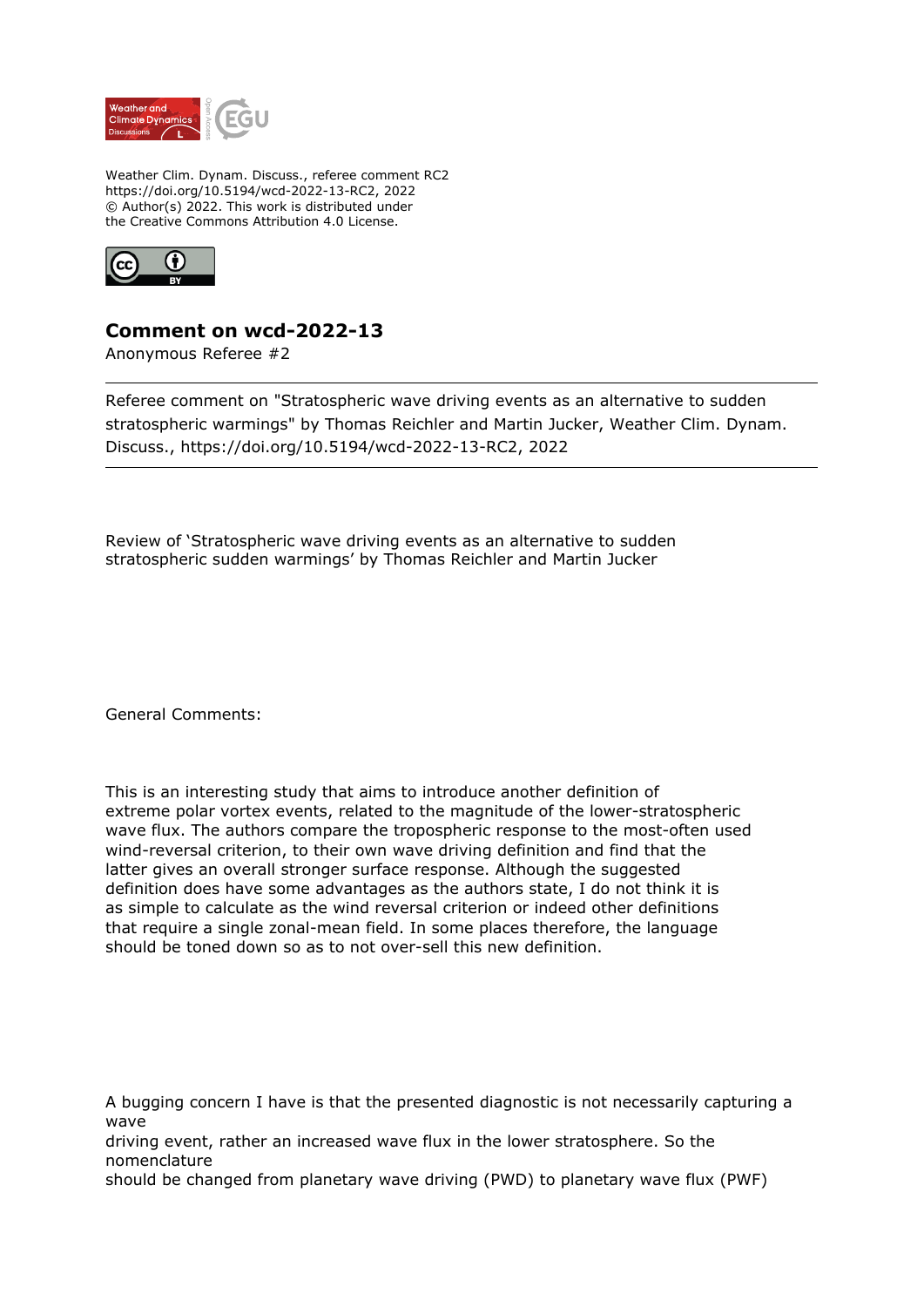events. Even

though there is a strong EP flux in the lower stratosphere, it may not drive a weaker vortex

and the wave activity could just propagate and break farther equatorward. Indeed, it is the derivative

of the wave flux that determines how much the mean flow is affected, and so this should be called

the wave driving, rather than your definition.

I would like to see how the presented definition compares to a more dynamical extreme vortex event

definition such as the wind tendency definition of Birner and Albers (2017; SOLAS). In my eyes,

that definition can more appropriately capture wave driving events, as the wind deceleration is

proportional to the wave flux convergence (in the transformed Eulerian mean sense). Nevertheless,

the current study is already long enough and self-contained and so this is a suggestion for

future work.

The paper is well-written and well thought out and so my comments are generally of a minor

nature. Hence, my overall recommendation is of publication subject to minor corrections which I list below.

Comments:

Lines 44-45; It is relatively well understood now that the wave-mean flow interactions associated

with the critical layer mechanism for downward propagation (that originally propsed by Matsuno)

only reaches the tropopause. See for instance, Hitchcock and Haynes (2016; GRL). So I would rephrase

or remove this sentence.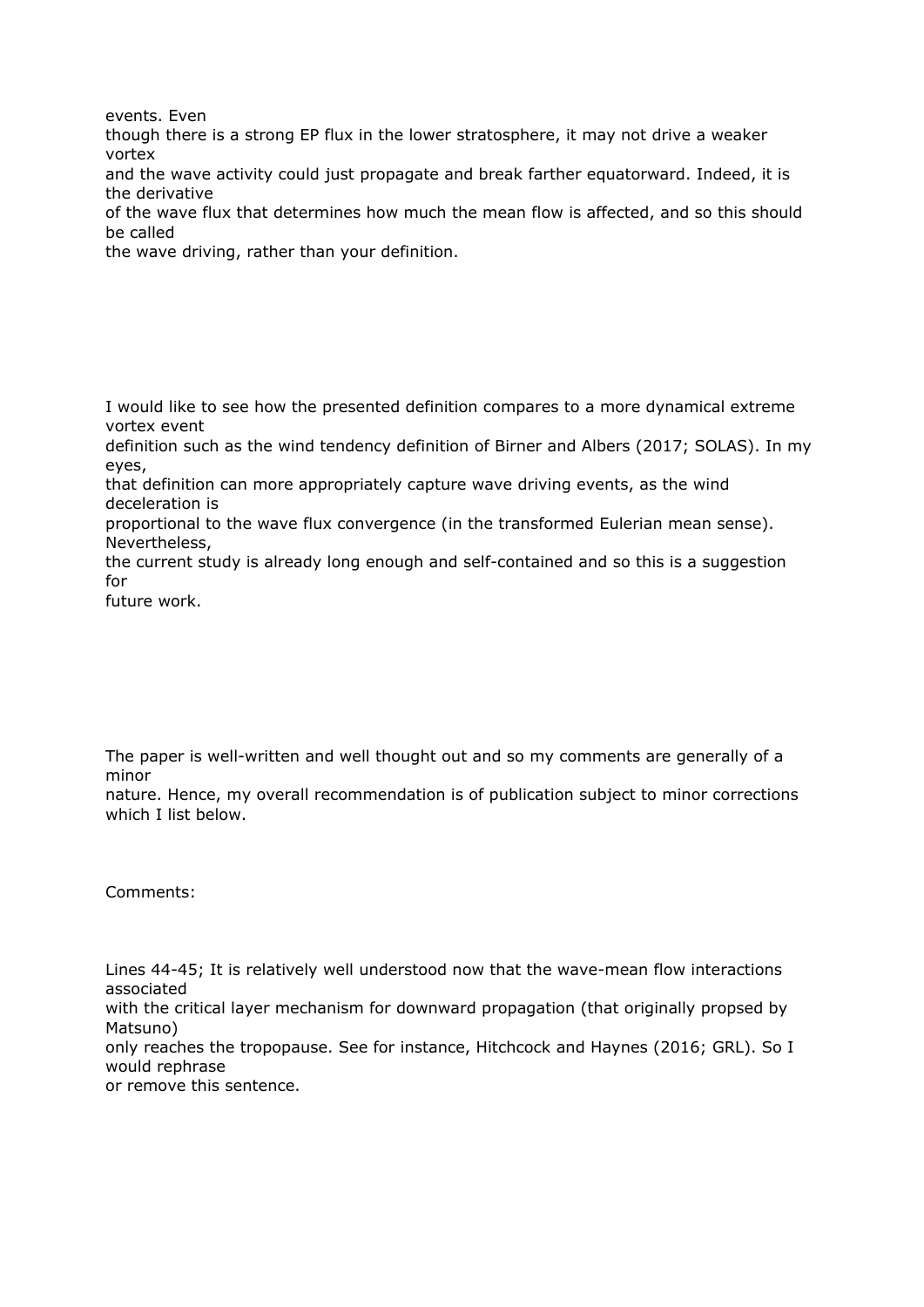Lines 51-55: I think the following paper should be cited here:

"Defining Sudden Stratospheric Warming in Climate Models: Accounting for Biases in Model Climatologies"

by Kim et al. 2017, J. Clim.

They make this point about the fixed threshold not being ideal for climate models as there are mean

state biases present so that a model with a too strong vortex would likely simulate less SSWs. This is

a sort of similar point to that regarding NH vs SH differences.

Lines 66-67; The heat flux itself is not referred to as the wave driving, as what happens if the wave

activity simply propagates upward through a region? Rather, it is the derivative of the heat flux that

weakens the polar vortex as this represents the convergence/divergence of said wave activity.

General comment on introduction: It is currently very long and I would shorten it to be more to the point.

Also, I think other definitions of extreme vortex events should be mentioned somewhere. There are many

but the current intro only focusses on the wind-reversal one. How does yours fit into the context of others?

I would add a paragraph to discuss previous definitions. Tendency based definitions such as that by

Birner and Albers (2017; SOLAS) is one example that may be better suited to overcome the issue you mention

on defining SSWs in a warming world with underlying polar vortex changes (your lines 58-60). Sentences such

as that on lines 62-64 make it seem that your definition is the only study that has attempted to use a more

dynamically-based definition.

Lins 125-126: I think the WMO criterion also involves a reversal of the temperature gradient. The CP07 definition is a simplification of that.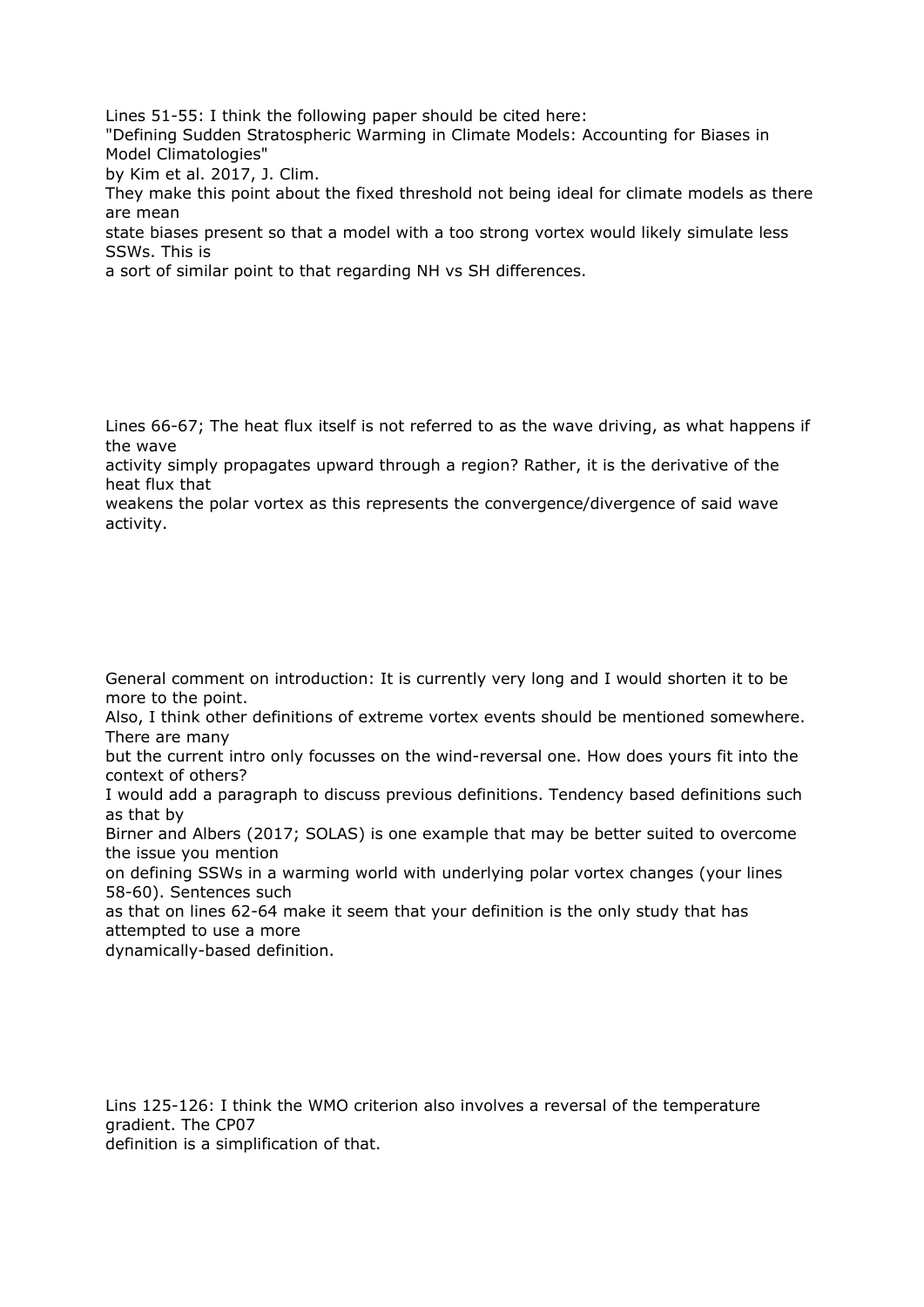Lines 139-144: Is there a reason an e-folding timescale of 50 days is chosen? Is this something to do with radiative timescales in the lower stratosphere? Or perhaps related to the 40-day vertically integrated wave flux in Polvani and Waugh (2004)? It would be good to know if results are sensitive to varying this parameter to shorter timescales (which would be a more conservative

criterion that

reduces the accumulated wave flux). Intuitively 50 days sounds quite long, so would be good to have

justification here.

Lines 148-150: 1) What does the timescale physically mean? The time taken for an average accumulated

wave packet to die out? 2) Why is a negative Fz set as the end of the wave driving event? I would think

that if the wave flux anomaly was close to zero but still positive then this is pretty much the end of

the event anyway. For instance, imagine a situation where the wave flux anomaly remained positive but

close to zero for an extended period; this would be erroneously counted as an extended event and contribute

to the summation. Would a more plausible end of event be related to a criterion on the standard deviations?

Lines 162-164: Physically a positive PWD in the 20 days after an SSW is surely not related to the driving

of the SSW? Indeed, Fz remains positive for 2-3 days after an SSW event (as your figure 3 shows), but for

1 week plus, I highly doubt it. How many of your common events fall into this category of large Fz in the

20 days after an identified SSW?

Line 189: What is this 58% and 62% SSW frequency? I presume you are referring to the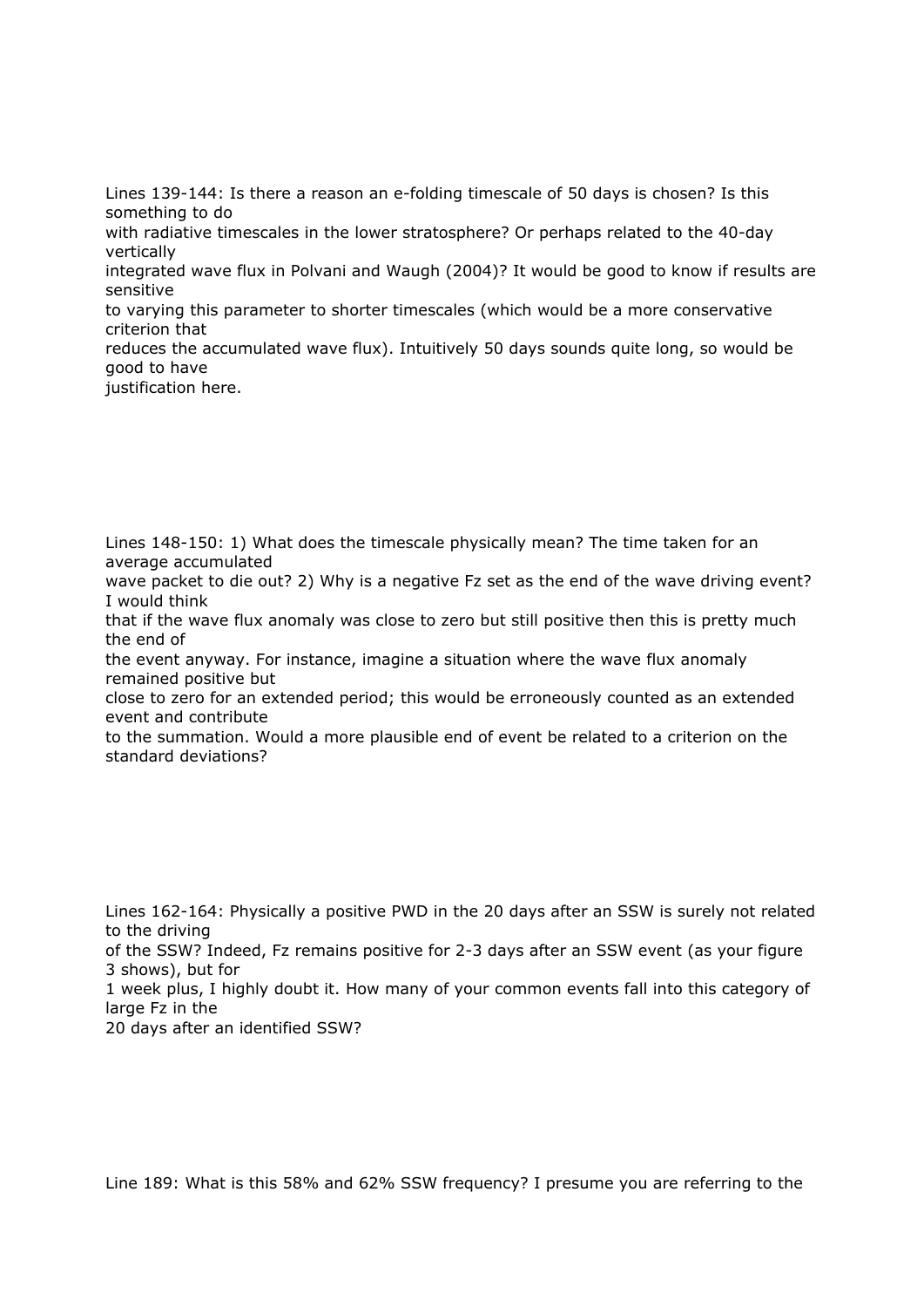number per decade which in ERA-5 would be 6.2 per decade and so translates to 62% of years having an SSW. Is that right? I am not saying the statistics are wrong, rather the way they are presented is nonstandard.

Figure 2: I am not sure if it is to do with the way it is rendered on my screen, but the shading in this

figure completely masks much of the figure. It not only masks the lines, but the writing next to the lines.

Please fix and make the confidence interval more transparent. Because of its current rendering, lines such

as 201-202 are impossible to make out.

Figure 3: I cannot distinguish the bold from the non-bold lines in panels a-f. You state that bolded lines

represent those differences that are statistically significant. Also, the panels b,e are cut off and do not

show some of the lines around the onset date. Especially in panel e, the sharp increase in SLP just after

day zero is interesting. Finally, what is NNR in the caption?

Lines 216-217: Are you reading off the anomalies in c-d by comparing the solid lines with the dashed lines and seeing which lies lower?

Lines 240-241: From the left column of figure 3, I would not expect to have such comparable SLP anomalies to those in the model. In fact PWDs in ERA5 appear to have positive SLP anomalies, for up to 20-30 days before the onset date, presumably associated with a strong Siberian High.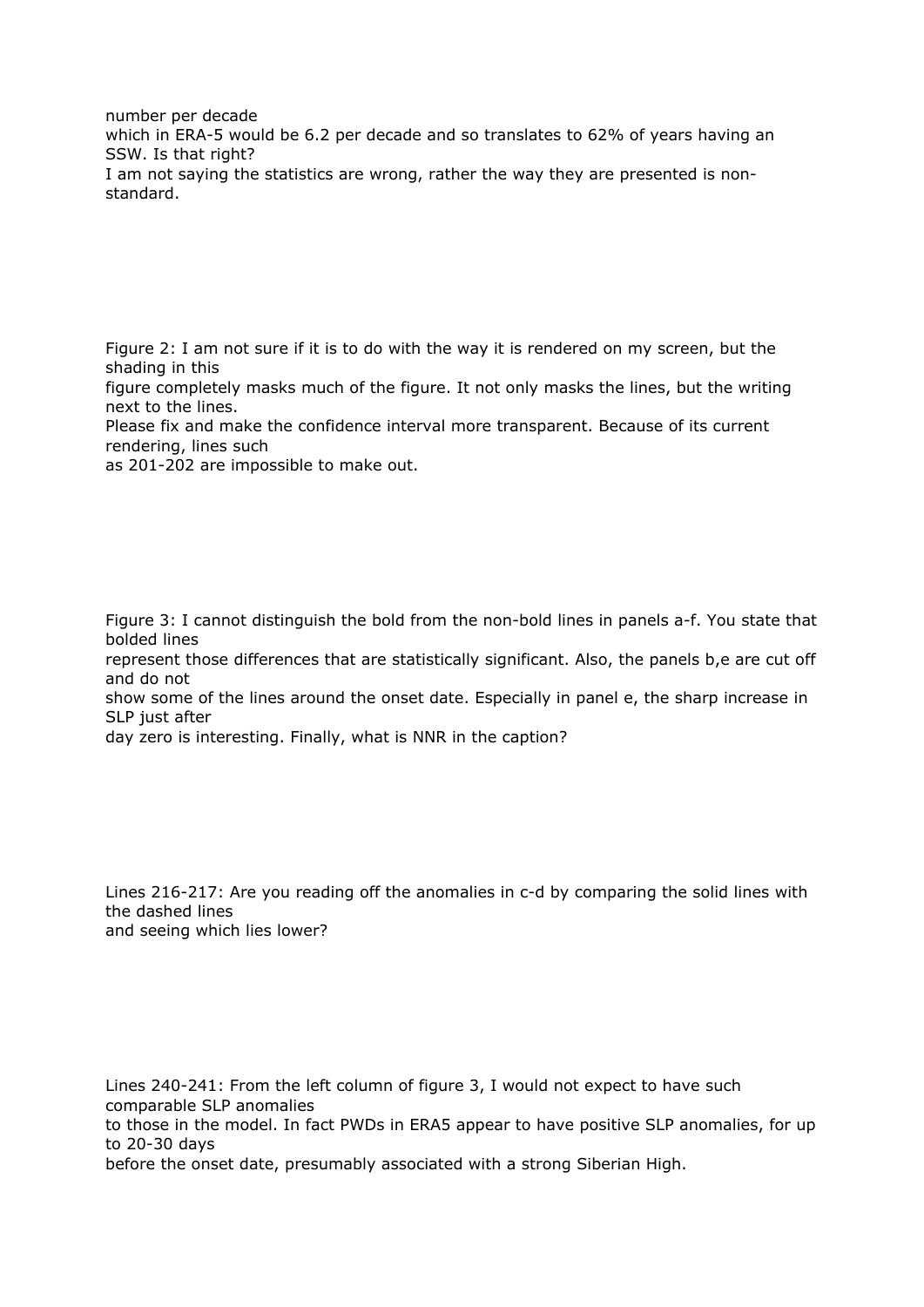Lines 267-270: 100hPa where you identify the PWDs is already well within the vortex. Hence, the PWDs events

you capture may also be due to 'stratospheric internal dynamics'. de la Camara et al. (2017) suggested that

300hPa was a better diagnostic level to say that there is cross-tropopause wave propagation. Nevertheless,

this brings up another point: how sensitive are your PWDs to choice of vertical level? It would be good to

raise or lower the level and recalculate the numbers to check that 100hPa is representative of the lower stratosphere.

Line 275: The word 'tend' here suggests that the majority of NWDs occur close to the onset date of the SSW

(say within +-30 days). I do not see that in figure 5. Rather, there are around as many NWDs that are not

close to an onset date as there are close to an onset date. Can you clarify what you mean here, perhaps

quantitatively. Otherwise I would just consider removing the sentence.

Lines 331-333: This is interesting but unsatisfyingly not further addressed! Do you have any idea as to

why this is? By March-April the vortex is already starting to break down and wave activity to wane

(figure 1a,b) and so is the weaker day 0-59 SLP response simply reflecting the seasonal cycle? The

vortex recovery is too weak by this point as it is the transition time to easterlies and so the

radiative recovery is cut off by the seasonal cycle. Many studies have shown that the persistent

lower-stratospheric anomalies are important for a continued tropospheric response (Hitchcock and

Simpson 2014, JAS; Maycock and Hitchcock 2015, GRL; White et al. 2020, JClim) with it being mechanistically

attributed to the induced meridional circulation by the lower stratospheric radiative recovery (Thompson

et al. 2006, JAS; White et al. 2022, JAS), and this may provide further evidence for that. A NAM index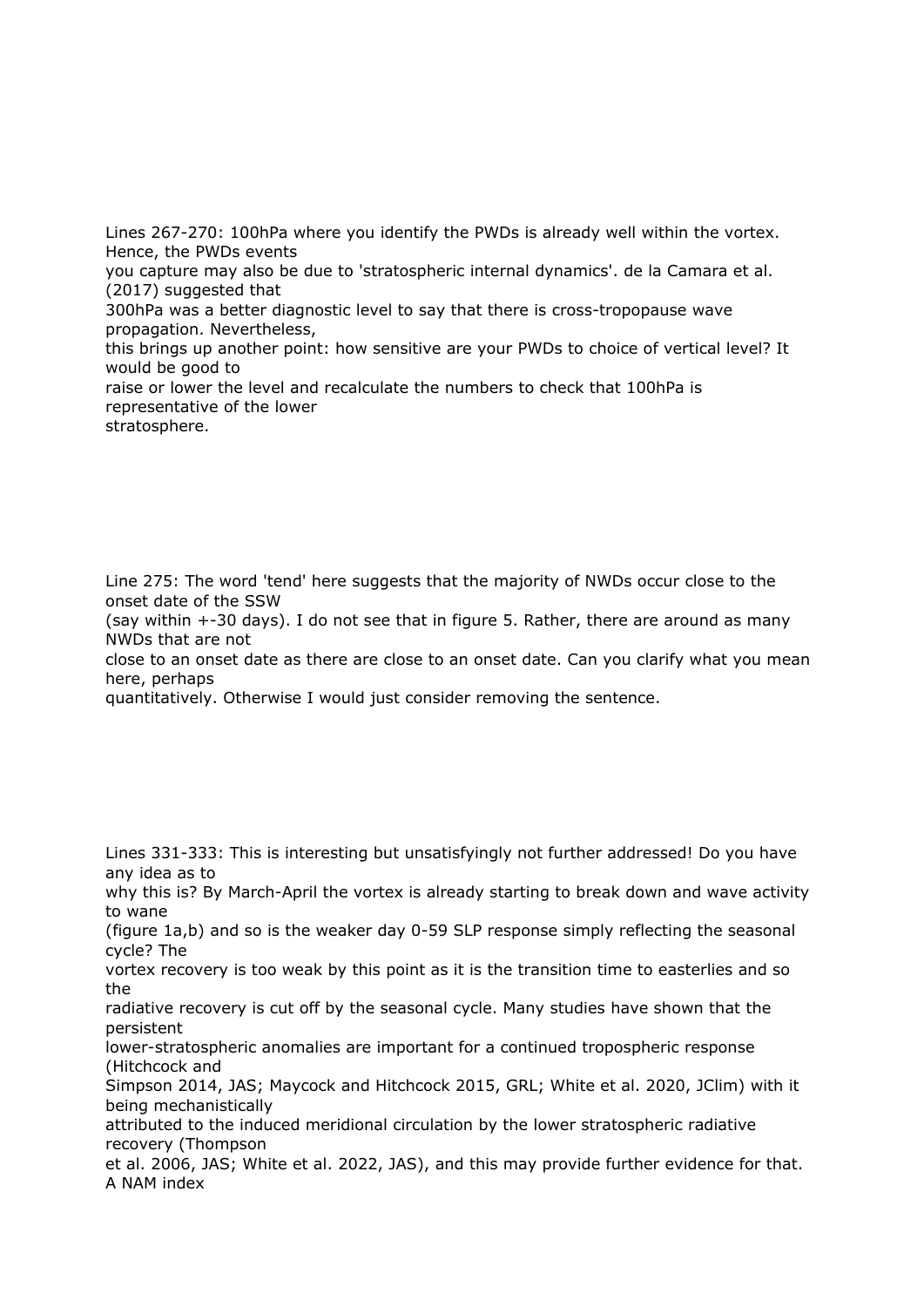plot for SSWs occurring only in March-April would help to see if the extended recovery in the lower

stratosphere is indeed cut off by the seasonal cycle with a shorter NAM timescale evidence for that.

Figure 7: Same problem as figure 2 with the shading.

Lines 350-354: It does not look like the SSWs are associated with a SLP<0 response over the North Pacific

compared to the PWDs (comparing panels in column 2) although you state this to be the case. Isn't the strong

SLP<0 anomaly over the North Pacific in the PWDs compared to the SSWs just related to the fact that the PWDs

are wave events themselves? As you say, it represents a deeper Aleutian Low but the difference between the

PWDs and the SSWs is that the planetary wave driving is shut off in the SSWs whereas it continues in the

PWDs until the Fz anomaly goes negative (which could take a while depending on your specified e-folding

timescale). Hence, in the PWDs, I would likely expect a more negative Aleutian Low to persist well after the onset date.

To clarify, my concern is that the presented SLP patterns for the PWDs are simply aliasing the planetary

wave patterns that drove the weaker vortex in the first place and therefore not part of some downward response.

Perhaps a simple way around this is not to use such a broad time-average window that goes all the way to the

onset date (i.e., not use lags 0-59). Or, base the averaging window on the date the minimum stratospheric

winds were found following the maximum Fz.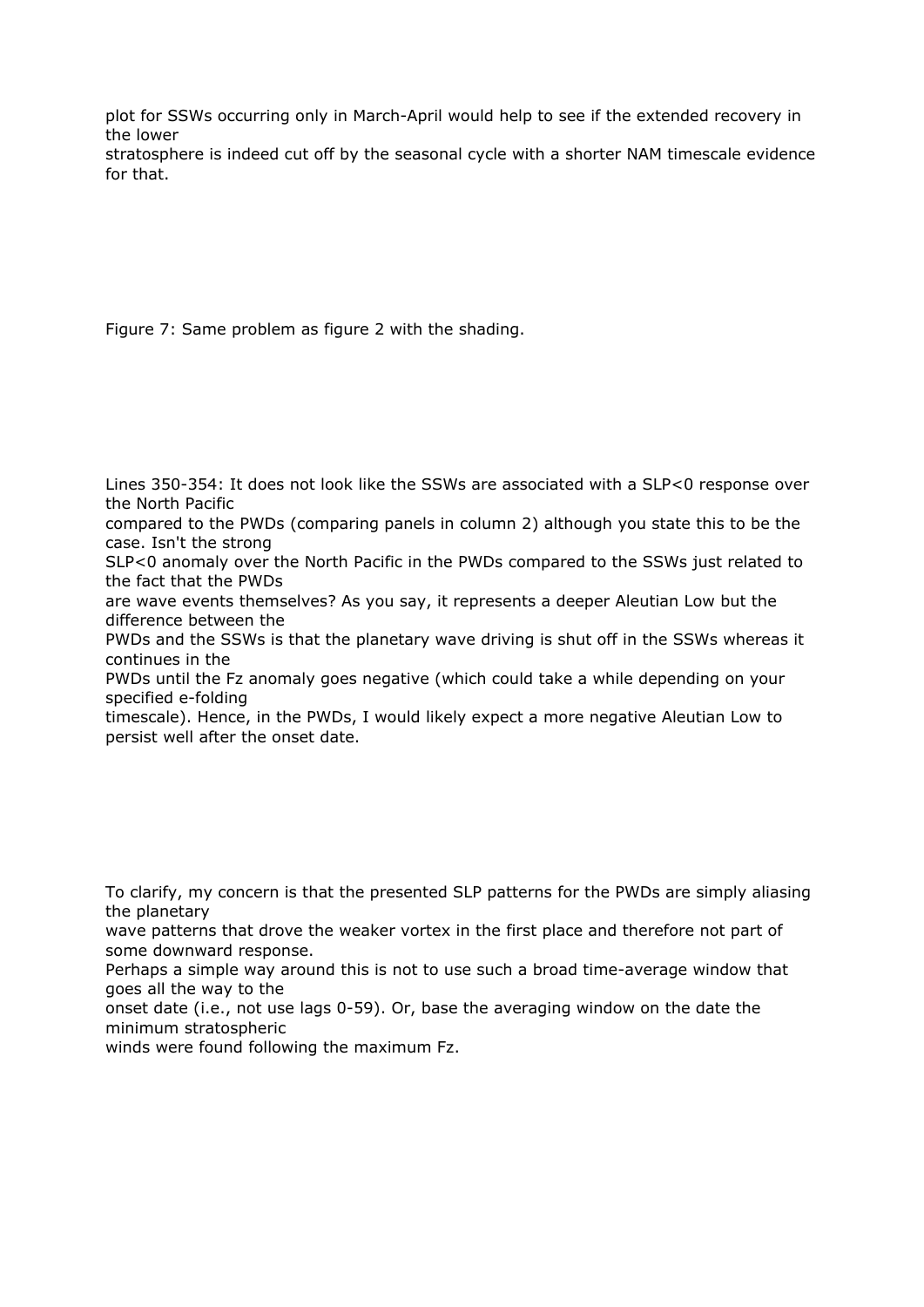Further, I thought you had removed the ENSO effects from the timeseries (lines 174-179). Please clarify as this affects the discussion here. It also affects for instance, line 359.

Line 388: I don't think this is such a simple metric to calculate, particularly compared to the wind reversal one. The traditional definition can capture most of these events. I would not state that your definition trumps it so flippantly.

Line 391: Compared to the traditional measure, it appears that the PWD events hint at around an extra week of extreme Fz (figure 3b) but I would hesitate to state that this so definitely.

Technical Comments:

Title: You use 'sudden' twice!

Line 18: 'criterium' --> 'criterion'

Line 19: Duplicated 'that'

Line 97: 'data' --> 'data'

Line 106: Change the short sentence to 'The results in Section 3...'

Line 134: To clarify, did you use area weighting to average the EP flux?